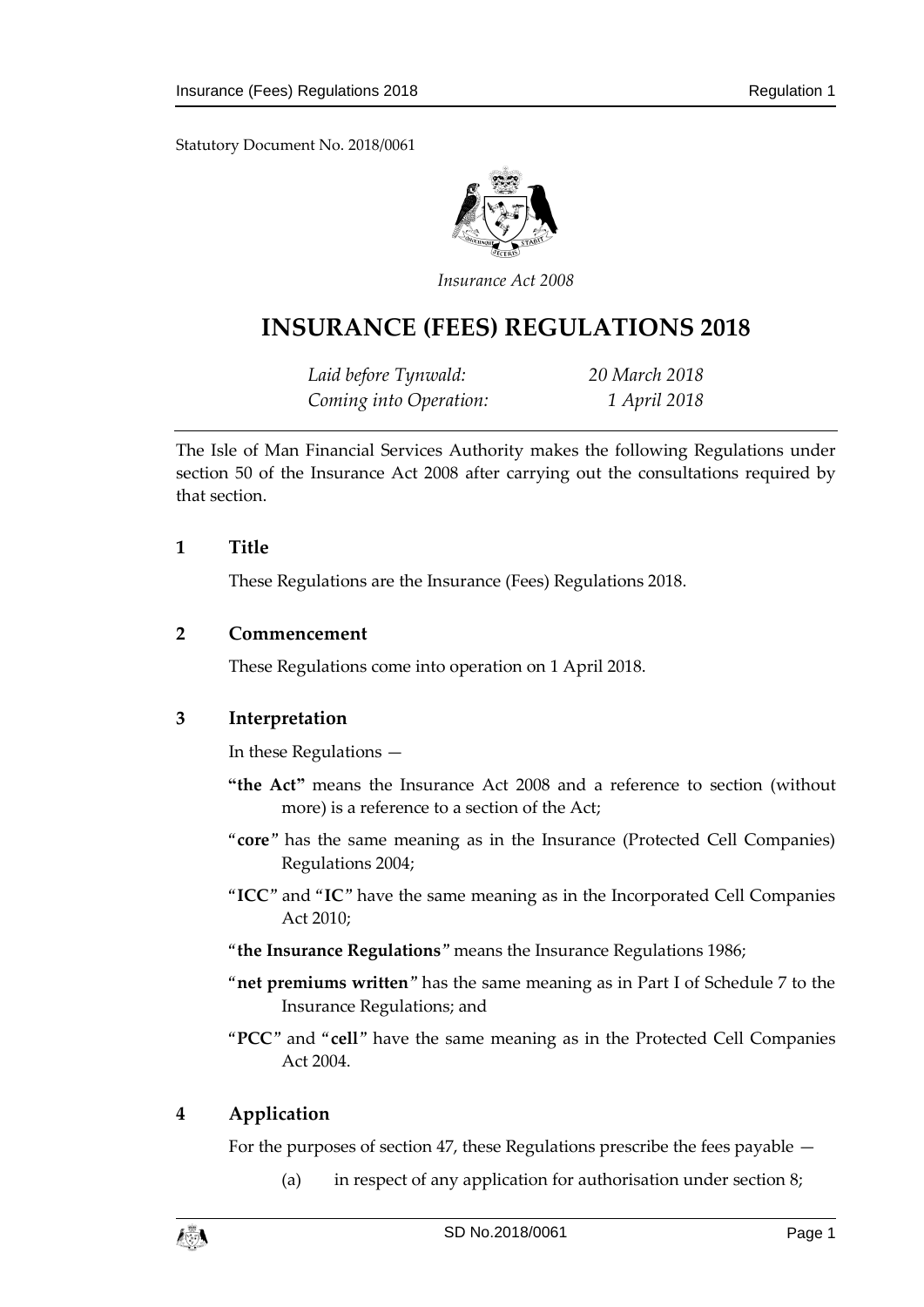- (b) in respect of any application for a permit under section 22;
- (c) annually by each insurer authorised under section 8;
- (d) annually by each holder of a permit issued under section 22;
- (e) in respect of any application for registration as an insurance manager registered under section 25;
- (f) annually by each insurance manager registered under section 25; and
- (g) in respect of every application for registration as an insurance intermediary under section 25.

## **5 Application fees for entities other than an insurance intermediary**

A fee specified in column 4 of the table in Schedule 1 must accompany an application specified in column 1, subject to the conditions or classification specified in column 2, in respect of the regulated activity of a description specified in column 3 of that table.

## **6 Application fees for registration as an insurance intermediary**

A fee of £2,335 must accompany an application for registration as an insurance intermediary under section 25.

#### **7 Annual fees**

- (1) The annual fee specified in column 4 of Table 1 in Schedule 2 is payable each year on the date shown in column 5 in respect of a person authorised or registered under the Act as specified in column 1, subject to the conditions or classification specified in column 2, in respect of the regulated activity of a description specified in column 3 of that table.
- (2) The annual fee payable on 6 April each year in respect of a person that holds a permit under section 22 of the Act is the first fee set out in column 3 of Table 2 in Schedule 2 when reading from top to bottom in which the category of person is the type specified in column 1 and the circumstances specified in column 2 apply.
- (3) The annual fees as calculated under paragraph (1) or (2) as applicable in respect of each cell of an insurer that does not carry on insurance business within class 1 or 2 within the meaning of the Insurance Regulations are subject to a maximum aggregate of £31,362.
- (4) Paragraphs (1) and (2) are subject to regulation 8.
- (5) Where a fee in Table 1 or Table 2 in Schedule 2 refers to a note or condition, the corresponding note must be referred to when calculating the appropriate fee payable.

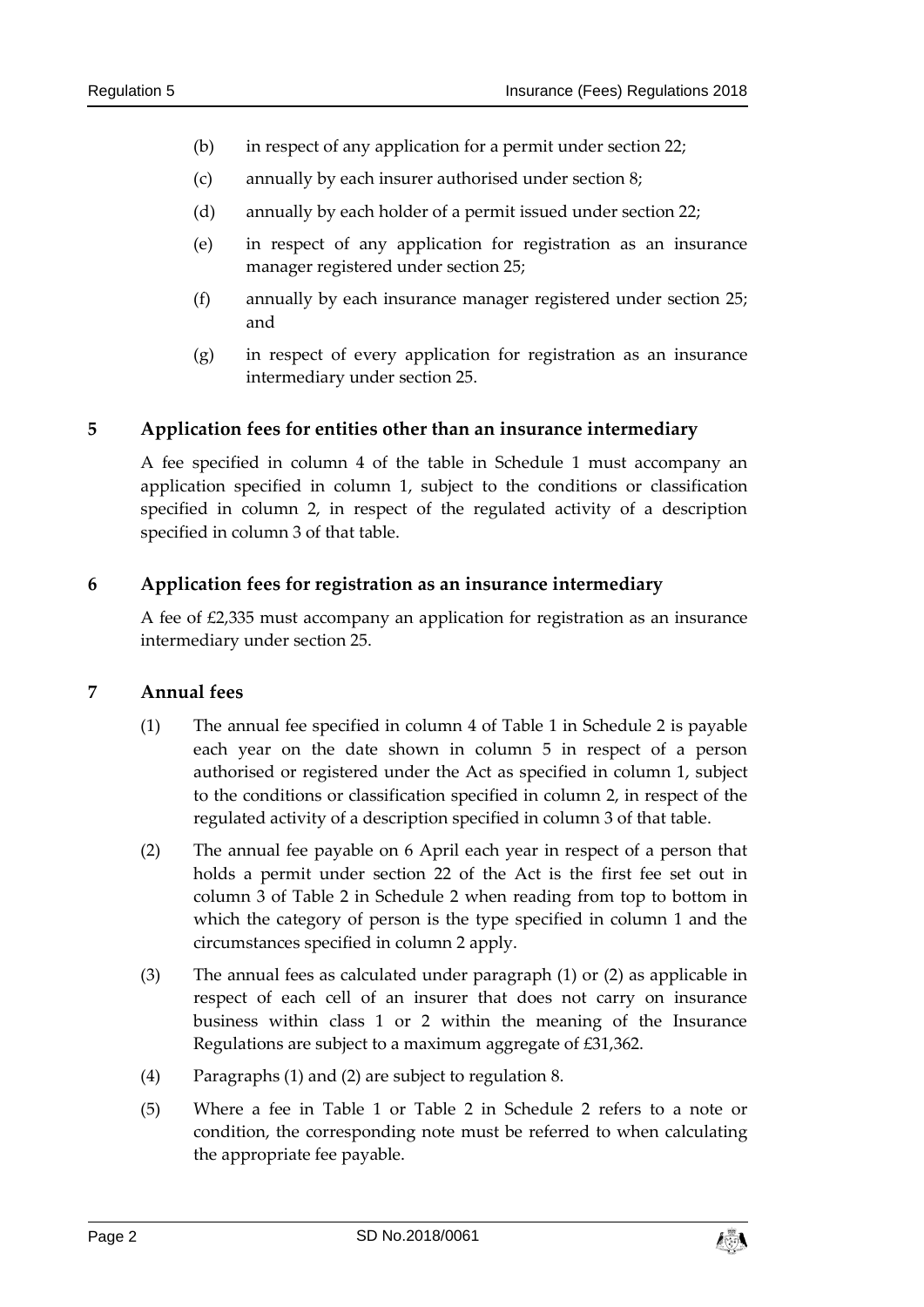## **8 Annual fee payable on initial registration**

(1) Where an authorisation, permit or registration is issued on a date other than the annual payment date, the annual fee must be calculated in accordance with the following formula (rounded up to the nearest pound) —

> $FxN$ 12

Here —

- "**F**" is the annual fee which would be payable apart from this regulation; and
- "**N**" is the number of complete months between the date on which the authorisation, permit or registration is issued and the next annual payment date, counting a part of a month as a complete month.
- (2) For the purposes of paragraph (1) the annual payment date in respect  $of -$ 
	- (a) authorisation under section 8 and the issue of a permit under section 22 is 6 April; and
	- (b) registration as an insurance manager under section 25 is 1 July.

## **9 Revocation**

The Insurance (Fees) Regulations 2017<sup>1</sup> are revoked.

#### **MADE 14 FEBRUARY 2018**

**K. BADGEROW**

*Chief Executive of the Isle of Man Financial Services Authority*

**L. BOYLE** *Member of the Isle of Man Financial Services Authority*

<sup>1</sup> SD 2017/0036



 $\overline{a}$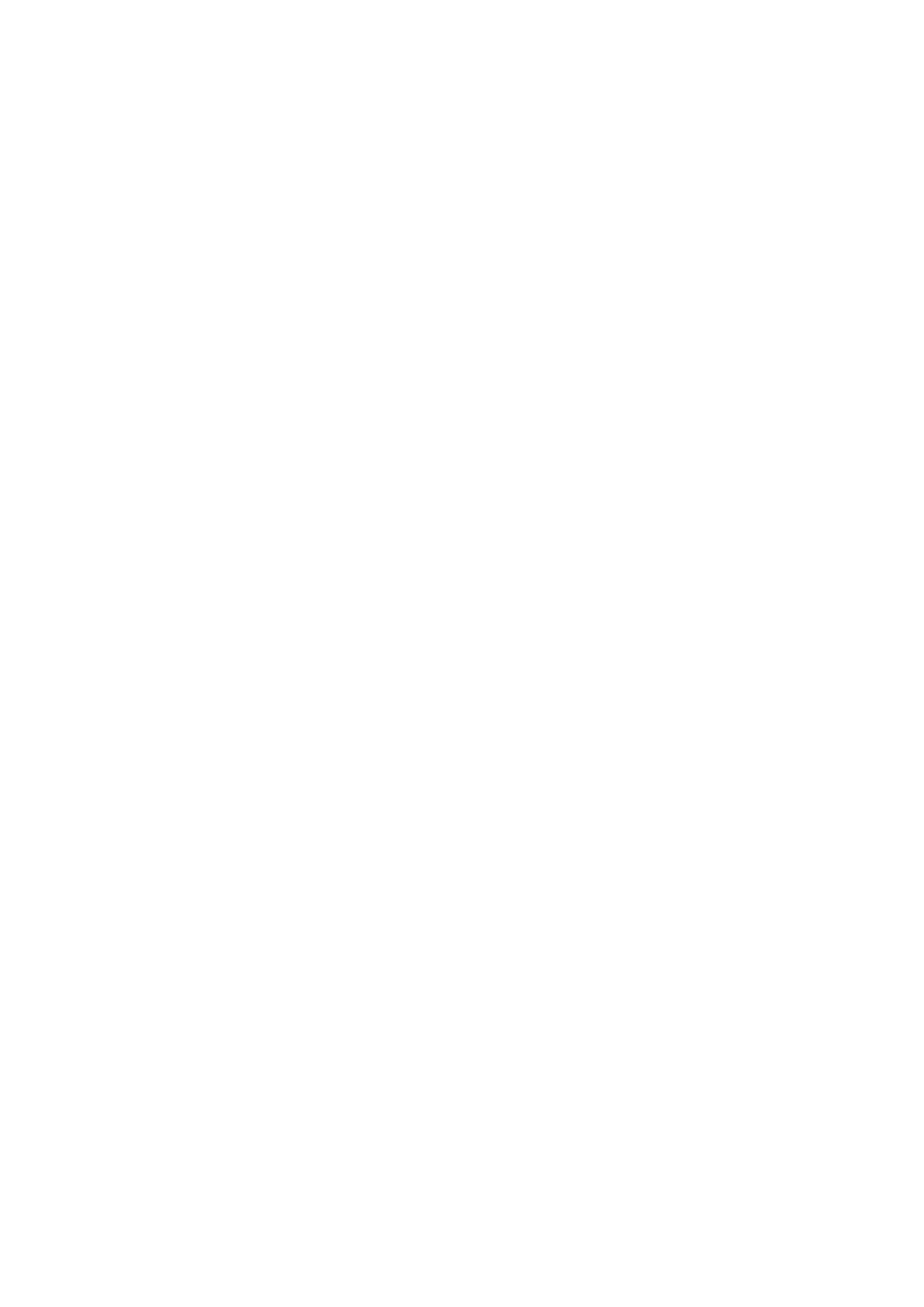#### **SCHEDULE 1**

## **APPLICATION FEES PAYABLE**

| Column <sub>1</sub><br>Application for: | Column <sub>2</sub><br><b>Conditions</b> or<br>classification                                     | Column 3<br>Regulated activity                                                                                                    | Column 4<br><b>Application fee</b> |
|-----------------------------------------|---------------------------------------------------------------------------------------------------|-----------------------------------------------------------------------------------------------------------------------------------|------------------------------------|
| Authorisation<br>under section 8        | In respect of a person<br>that is not a PCC, cell,<br>ICC or IC.                                  | The carrying on of<br>insurance business<br>within class 1 or 2 within<br>the meaning of the<br>Insurance Regulations.            | £4,865                             |
| Authorisation<br>under section 8        | In respect of a person<br>that is not a PCC, cell,<br>ICC or IC.                                  | The carrying on of<br>insurance business other<br>than within class 1 or 2<br>within the meaning of the<br>Insurance Regulations. | £2,490                             |
| Authorisation<br>under section 8        | In respect of a core or<br>ICC                                                                    | All cases                                                                                                                         | £2,490                             |
| Authorisation<br>under section 8        | In respect of each cell<br>or IC                                                                  | All cases                                                                                                                         | £1,250                             |
| A permit under<br>section 22            | Where Regulation 1(2)<br>of the Insurance<br>Regulations has effect.<br>(Non-EU insurer)          | All cases                                                                                                                         | £2,490                             |
| A permit under<br>section 22            | Where Regulation 1(2)<br>of the Insurance<br>Regulations does not<br>have effect. (EU<br>insurer) | All cases                                                                                                                         | £1,250                             |
| Registration<br>under section 25        | All cases                                                                                         | The carrying on of<br>business as an insurance<br>manager                                                                         | £2,490                             |

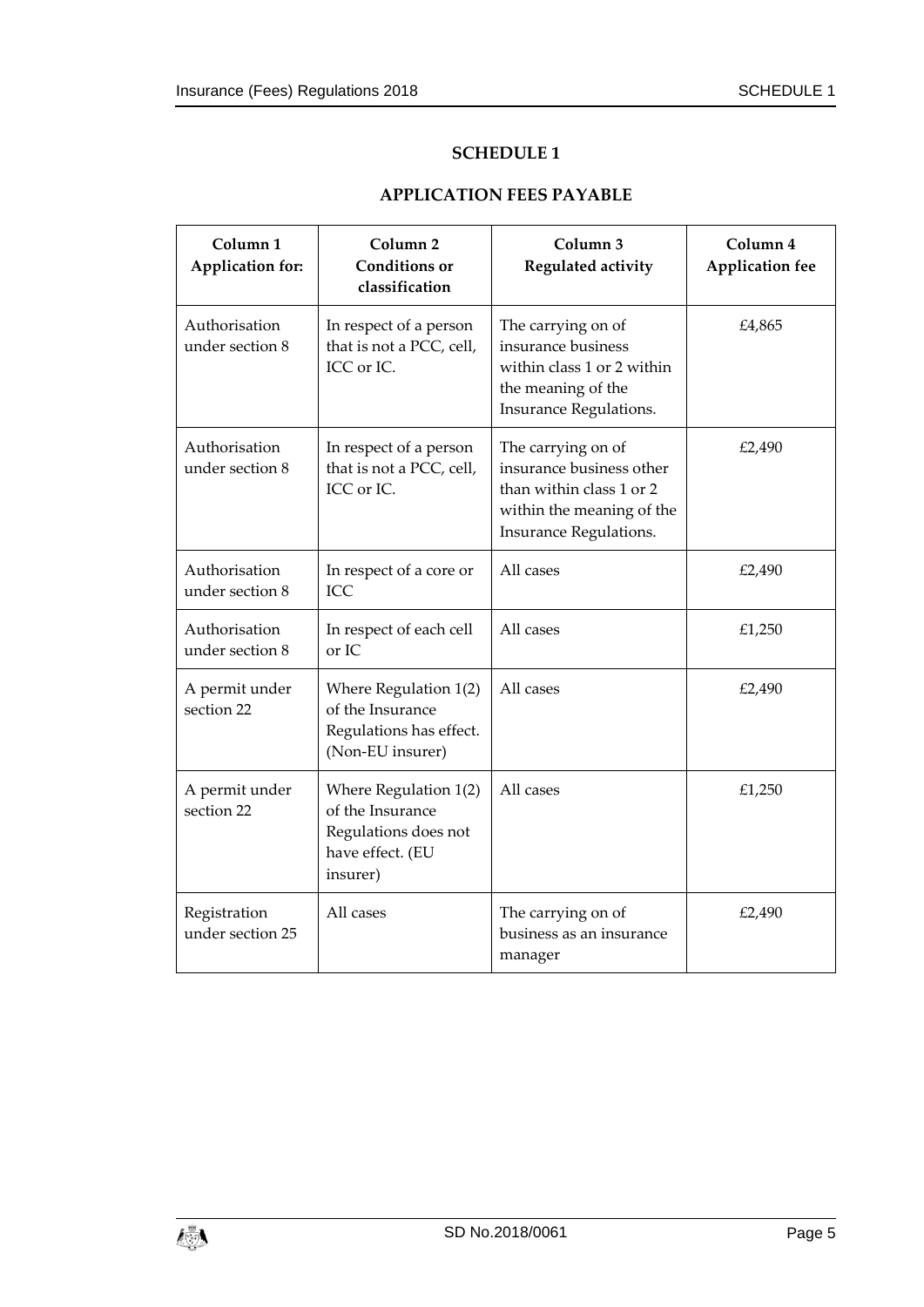# **SCHEDULE 2**

#### **TABLE 1: ANNUAL FEES IN RESPECT TO AUTHORISATION OR REGISTRATION**

| Column <sub>1</sub><br>Authorisation<br>or registration<br>under: | Column <sub>2</sub><br><b>Conditions</b> or<br>classification                                                        | Column 3<br>Regulated activity                                                                                                          | Column 4<br>Annual fee                                                                                                                          | Column 5<br>Date |
|-------------------------------------------------------------------|----------------------------------------------------------------------------------------------------------------------|-----------------------------------------------------------------------------------------------------------------------------------------|-------------------------------------------------------------------------------------------------------------------------------------------------|------------------|
| Section 8                                                         | In respect of each<br>cell or IC where<br>condition 1 is not<br>satisfied. See note 2<br>(non dormant cell or<br>IC) | The carrying on of<br>insurance business<br>other than within<br>class 1 or 2 within<br>the meaning of the<br>Insurance<br>Regulations. | $0.2\%$ of the net<br>written<br>premium of that<br>cell, subject to a<br>minimum of<br>£631 and a<br>maximum of<br>£5,341 per cell<br>per year | 6 April          |
| Section 8                                                         | In respect of each<br>cell or IC where<br>condition 1 is<br>satisfied. See note 2<br>(dormant cell or IC)            | All cases                                                                                                                               | £135                                                                                                                                            | 6 April          |
| Section 8                                                         | In all other cases                                                                                                   | The carrying on of<br>insurance business<br>within class 1 or 2<br>within the meaning<br>of the Insurance<br>Regulations.               | The sum<br>calculated in<br>accordance with<br>note 1.                                                                                          | 6 April          |
| Section 8                                                         | In all other cases                                                                                                   | The carrying on of<br>insurance business<br>other than within<br>class 1 or 2 within<br>the meaning of the<br>Insurance<br>Regulations. | £5,341                                                                                                                                          | 6 April          |
| Section 25                                                        | Where the insurance<br>manager acts for<br>zero or one insurer                                                       | The carrying on of<br>business as an<br>insurance manager                                                                               | £2,335                                                                                                                                          | 1 July           |
| Section 25                                                        | Where the insurance<br>manager acts for 2<br>to 4 insurers                                                           | The carrying on of<br>business as an<br>insurance manager                                                                               | £2,924                                                                                                                                          | 1 July           |
| Section 25                                                        | Where the insurance<br>manager acts for 5<br>or more insurers                                                        | The carrying on of<br>business as an<br>insurance manager                                                                               | £4,969                                                                                                                                          | 1 July           |

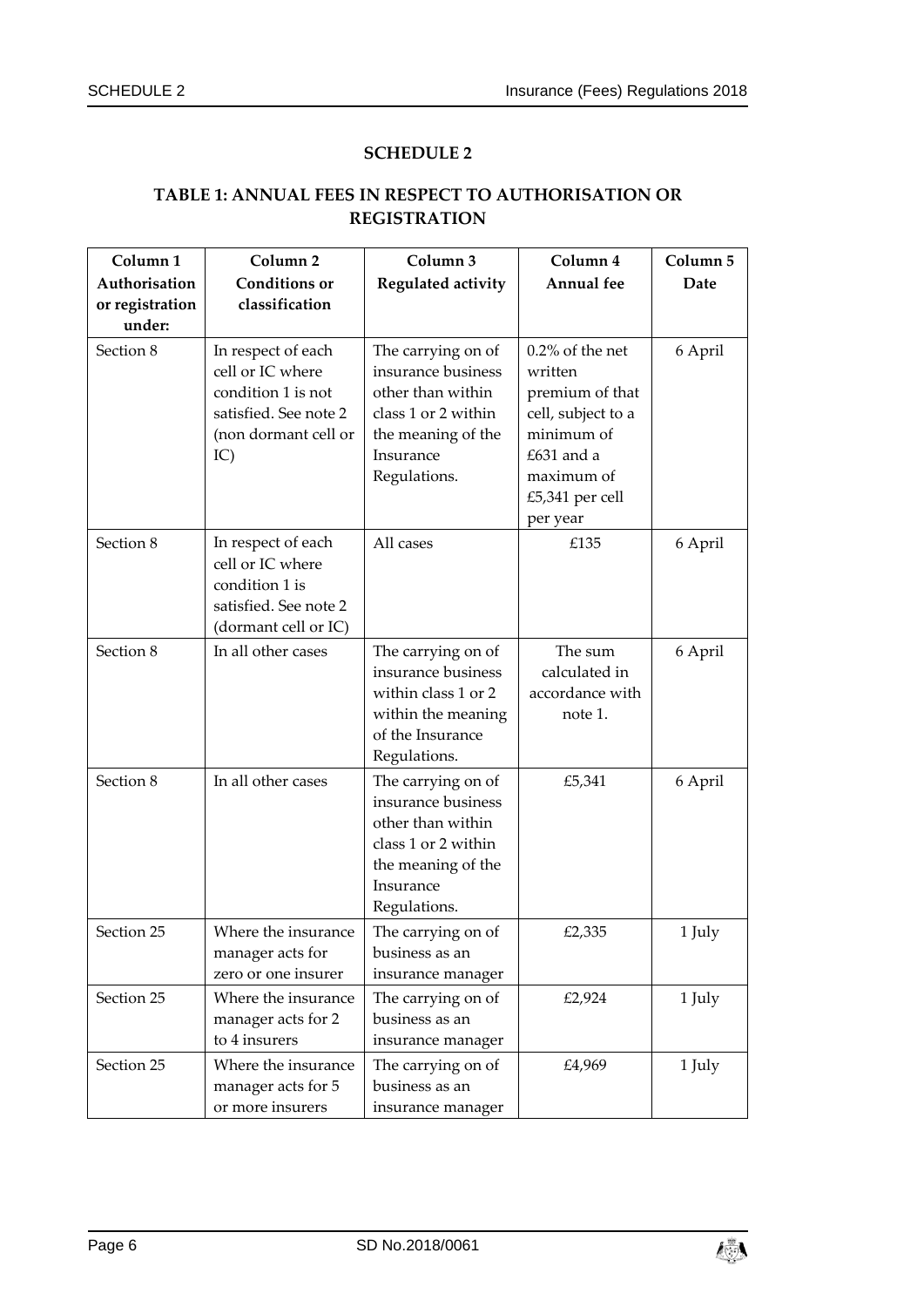| Column <sub>1</sub><br>Category of person or cell | Column <sub>2</sub><br>Circumstances                                                                                              | Column <sub>3</sub><br><b>Annual</b> fee                                                                                             |
|---------------------------------------------------|-----------------------------------------------------------------------------------------------------------------------------------|--------------------------------------------------------------------------------------------------------------------------------------|
| In respect of a cell                              | Where<br>condition<br>$-$ is<br>$\mathbf{1}$<br>satisfied. See note 2 (dormant<br>cell)                                           | £135                                                                                                                                 |
| In all circumstances                              | Where condition 2 is not<br>satisfied. See note 3 (EU<br>insurer)                                                                 | £1,912                                                                                                                               |
| In respect of a core or cell                      | The carrying on of insurance<br>business within class 1 or 2<br>within the meaning of the<br>Insurance Regulations.               | £5,341                                                                                                                               |
| In respect of a cell                              | The carrying on of insurance<br>business other than within<br>class 1 or 2 within the<br>meaning of the Insurance<br>Regulations. | $0.2\%$ of the net written<br>premium of that cell, subject<br>to a minimum of £631 and a<br>maximum of £5,341 per cell<br>per year. |
| In all other circumstances                        | In all other circumstances                                                                                                        | £5,341                                                                                                                               |

#### **TABLE 2: ANNUAL FEES IN RESPECT TO PERMIT HOLDERS**

## **Note 1: Annual fee in respect of Class 1 or 2 insurers**

Where the aggregate value of the net assets as shown in the balance sheet(s) prepared in accordance with Part III of Schedule 5 to the Insurance Regulations 1986 in respect of the position as at 31 December immediately preceding the annual payment date exceeds £1,000,000,000, or sterling equivalent, the annual fee is £62,549. In all other cases the annual fee is £31,280.

## **Note 2: (Dormant cell or IC)**

Condition 1 is that the insurer has satisfied the Authority that a cell or IC of that insurer is dormant.

## **Note 3: (Non-EU insurer)**

Condition 2 is that Regulation 1(2) of the Insurance Regulations has effect, as applicable.